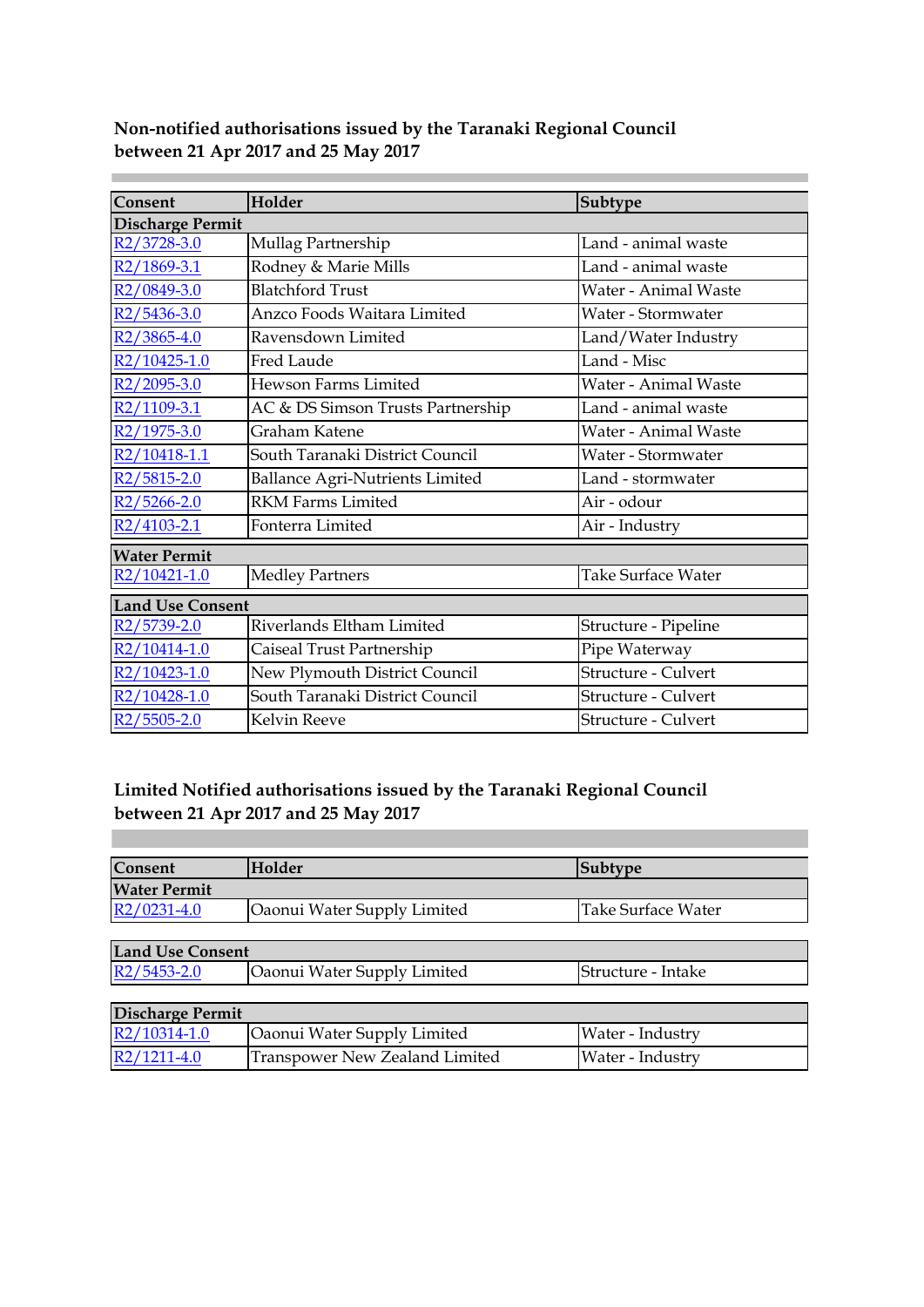| Non-notified authorisations issued by the Taranaki Regional Council |
|---------------------------------------------------------------------|
| between 21 Apr 2017 and 25 May 2017                                 |

| R2/3728-3.0                                       | Commencement Date: 21 Apr 2017                                                                   |
|---------------------------------------------------|--------------------------------------------------------------------------------------------------|
| Mullag Partnership                                | <b>Expiry Date: 01 Dec 2046</b>                                                                  |
| JR & CM Mullin, 60 Ball Road, RD 2, Patea<br>4598 | Review Dates: June 2022, June 2028,<br>June 2034, June 2040<br><b>Activity Class: Controlled</b> |
| <b>Location:</b> 114 Ball Road Upper, Alton       | <b>Application Purpose: Replace</b>                                                              |
| To discharge farm dairy effluent onto land        |                                                                                                  |
|                                                   |                                                                                                  |
|                                                   |                                                                                                  |
| R2/1869-3.1                                       | <b>Commencement Date: 28 Apr 2017</b>                                                            |
| Rodney & Marie Mills                              | <b>Expiry Date: 01 Dec 2030</b>                                                                  |
| 1064 Auroa Road, RD 28, Hawera 4678               | <b>Review Dates:</b> June 2018, June 2024<br><b>Activity Class: Discretionary</b>                |
| Location: 1064 Auroa Road, Manaia                 | <b>Application Purpose: Change</b>                                                               |

Change of conditions so the discharge is to land only

| R2/10421-1.0                                                                                         | Commencement Date: 28 Apr 2017                               |
|------------------------------------------------------------------------------------------------------|--------------------------------------------------------------|
| <b>Medley Partners</b>                                                                               | Expiry Date: 01 Jun 2035                                     |
| BT & SM Bradley, 217 Lower Normanby Road, Review Dates: June 2019 and 3-yearly<br>RD 28, Hawera 4678 | intervals thereafter<br><b>Activity Class: Discretionary</b> |
| Location: 278 Lower Normanby Road, Manaia Application Purpose: New                                   |                                                              |
| To take and use water from the Motumate Stream for farm supply purposes                              |                                                              |
|                                                                                                      |                                                              |

| R <sub>2</sub> /0849-3.0                | Commencement Date: 02 May 2017                                                        |
|-----------------------------------------|---------------------------------------------------------------------------------------|
| <b>Blatchford Trust</b>                 | Expiry Date: 01 Dec 2041                                                              |
| 709 Mangawhero Road, RD 29, Hawera 4679 | Review Dates: June 2023, June 2029,<br>June 2035<br><b>Activity Class: Controlled</b> |
| Location: 709 Mangawhero Road, Kaponga  | <b>Application Purpose: Replace</b>                                                   |
|                                         |                                                                                       |

To discharge farm dairy effluent onto land, and until 1 June 2021 after treatment in an oxidation pond system into an unnamed tributary of the Mangawhero Stream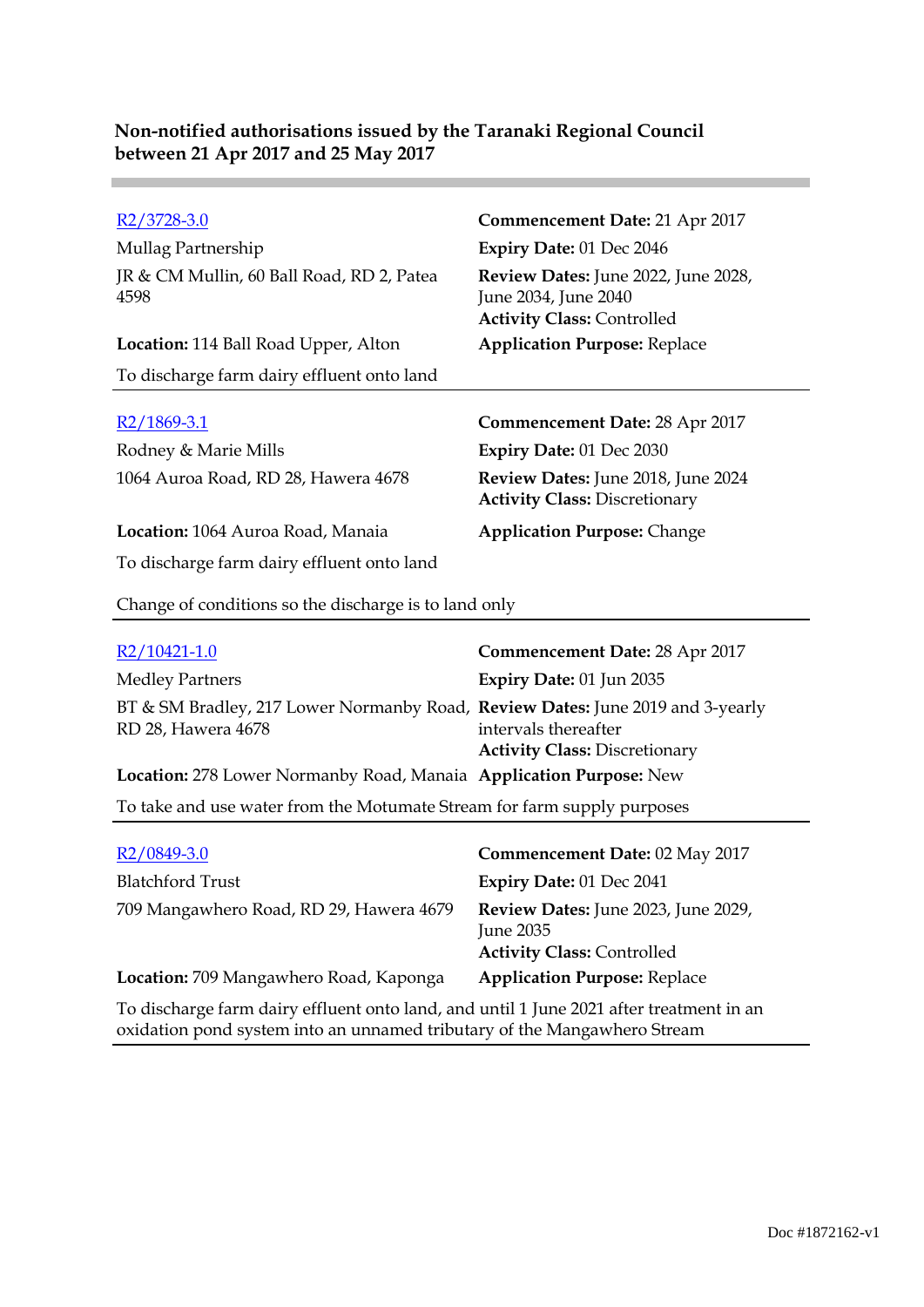| R <sub>2</sub> /5739-2.0                                 | Commencement Date: 02 May 2017                                             |
|----------------------------------------------------------|----------------------------------------------------------------------------|
| Riverlands Eltham Limited                                | Expiry Date: $01$ Jun 2035                                                 |
| PO Box 124, Eltham 4353                                  | Review Dates: June 2023, June 2029<br><b>Activity Class: Discretionary</b> |
| Location: 75 London Street, Eltham                       | <b>Application Purpose: Replace</b>                                        |
| To use a pipeline under the bed of the Waingongoro River |                                                                            |

| $R2/5436-3.0$                                                                            | <b>Commencement Date: 02 May 2017</b>                                      |
|------------------------------------------------------------------------------------------|----------------------------------------------------------------------------|
| Anzco Foods Waitara Limited                                                              | <b>Expiry Date: 01 Jun 2033</b>                                            |
| C/- Riverlands Limited, PO Box 124, Eltham<br>4353                                       | Review Dates: June 2021, June 2027<br><b>Activity Class: Discretionary</b> |
| Location: 1 Stafford Street, Waitara                                                     | <b>Application Purpose: Replace</b>                                        |
| To discharge stormwater from facilities for food manufacturing and associated activities |                                                                            |

nwater from facilities for food manufacturing and associated activities Io discharge stormwat<br>into the Waitara River

| R2/10414-1.0                                                                                    | Commencement Date: 02 May 2017                                             |
|-------------------------------------------------------------------------------------------------|----------------------------------------------------------------------------|
| Caiseal Trust Partnership                                                                       | <b>Expiry Date: 01 Jun 2034</b>                                            |
| 322 Toko Road, RD 22, Stratford 4392                                                            | Review Dates: June 2022, June 2028<br><b>Activity Class: Discretionary</b> |
| Location: 322 Toko Road, Huinga                                                                 | <b>Application Purpose: New</b>                                            |
| $\Gamma$ a install piping in soctions of two unparmed tributarios of the Patea River, including |                                                                            |

To install piping in sections of two unnamed tributaries of the Patea River, including associated stream bed disturbance and reclamation

| $R2/3865-4.0$                                                    | Commencement Date: 03 May 2017                                                                                                                  |
|------------------------------------------------------------------|-------------------------------------------------------------------------------------------------------------------------------------------------|
| Ravensdown Limited                                               | <b>Expiry Date: 01 Jun 2026</b>                                                                                                                 |
| PO Box 1049, Christchurch 8140                                   | Review Dates: June 2018, June 2019, June<br>2020, June 2021, June 2022, June 2023, June<br>2024, June 2025<br><b>Activity Class: Controlled</b> |
| <b>Location:</b> Corner of Devon Road & Smart<br>Road, Glen Avon | <b>Application Purpose: Replace</b>                                                                                                             |

To discharge stormwater from a fertiliser storage depot onto and into land and into the Mangaone Stream and into the Waiwhakaiho River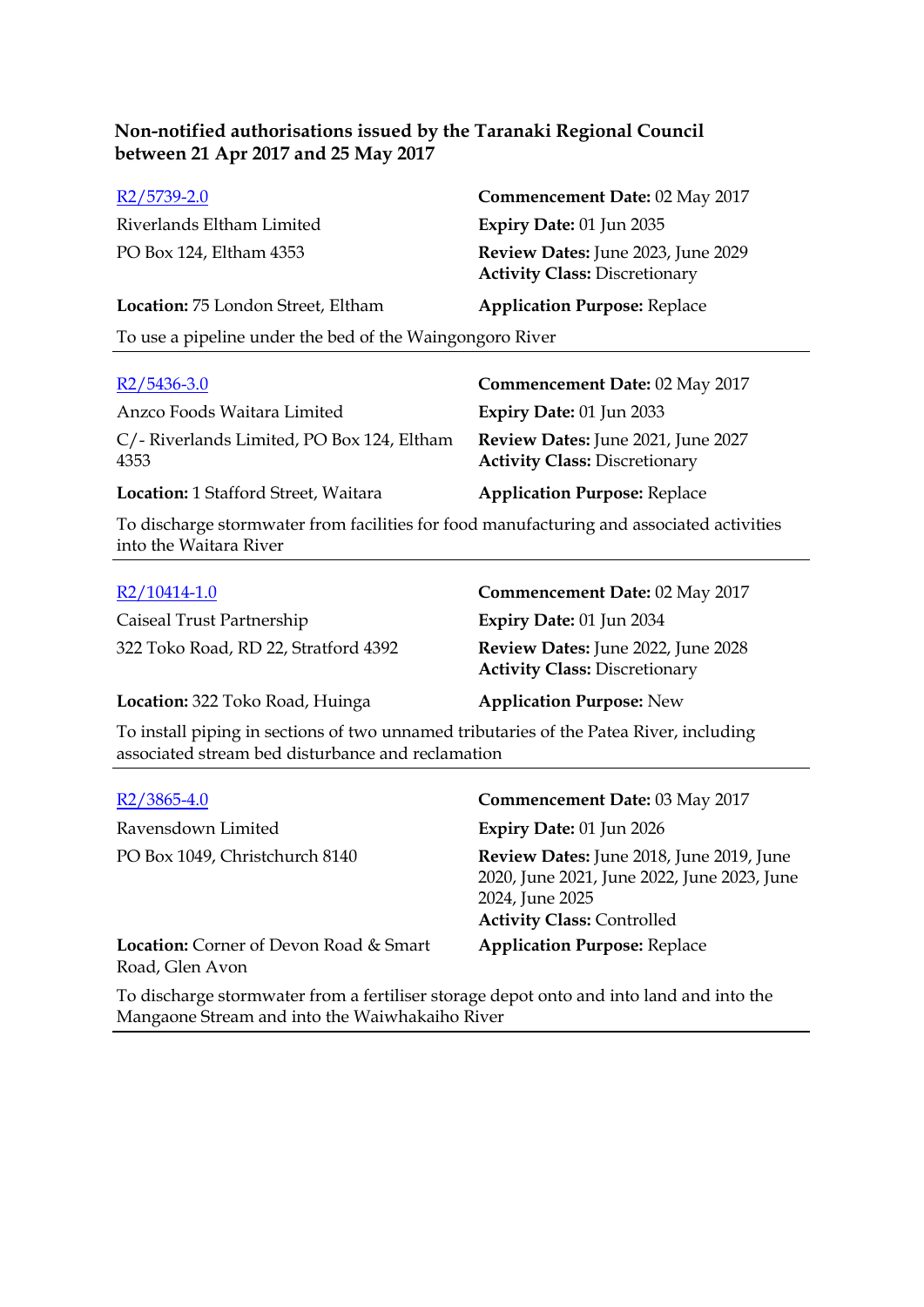| $R2/10425-1.0$                                                                      | Commencement Date: 03 May 2017                                             |
|-------------------------------------------------------------------------------------|----------------------------------------------------------------------------|
| Fred Laude                                                                          | Expiry Date: 01 Jun 2032                                                   |
| 1788 Mangorei Road, New Plymouth 4371                                               | Review Dates: June 2020, June 2026<br><b>Activity Class: Discretionary</b> |
| Location: 1788 Mangorei Road, New<br>Plymouth                                       | <b>Application Purpose: New</b>                                            |
| To discharge treated domestic effluent from a wastewater treatment system into land |                                                                            |
|                                                                                     |                                                                            |

| $R2/2095-3.0$                      | Commencement Date: 09 May 2017                                                               |
|------------------------------------|----------------------------------------------------------------------------------------------|
| Hewson Farms Limited               | <b>Expiry Date: 01 Dec 2043</b>                                                              |
| 43 Ruakere Road, RD 37, Okato 4381 | Review Dates: June 2025, June 2031,<br><b>June 2037</b><br><b>Activity Class: Controlled</b> |
| Location: 43 Ruakere Road, Warea   | <b>Application Purpose: Replace</b>                                                          |

To discharge farm dairy effluent onto land, and until 1 June 2018 after treatment in an oxidation pond system and a constructed drain into the Wairongomai Stream

| $R2/10423-1.0$                             | Commencement Date: 10 May 2017                                             |
|--------------------------------------------|----------------------------------------------------------------------------|
| New Plymouth District Council              | Expiry Date: 01 Jun 2033                                                   |
| Private Bag 2025, New Plymouth 4342        | Review Dates: June 2021, June 2027<br><b>Activity Class: Discretionary</b> |
| Location: Road reserve, Okau Road, Ahititi | <b>Application Purpose: New</b>                                            |

To replace a culvert in an unnamed tributary of the Tongaporutu River, including the associated disturbance of the stream bed

AC & DS Simson Trusts Partnership **Expiry Date:** 01 Dec 2028 613 Kaharoa Road, RD 1, Patea 4597 **Review Dates:** June 2022

**Location:** 613 Kaharoa Road, Patea **Application Purpose:** Change To discharge farm dairy effluent onto land

R2/1109-3.1 **Commencement Date:** 10 May 2017 **Activity Class:** Discretionary

Change of conditions so the discharge is to land only and to increase the herd size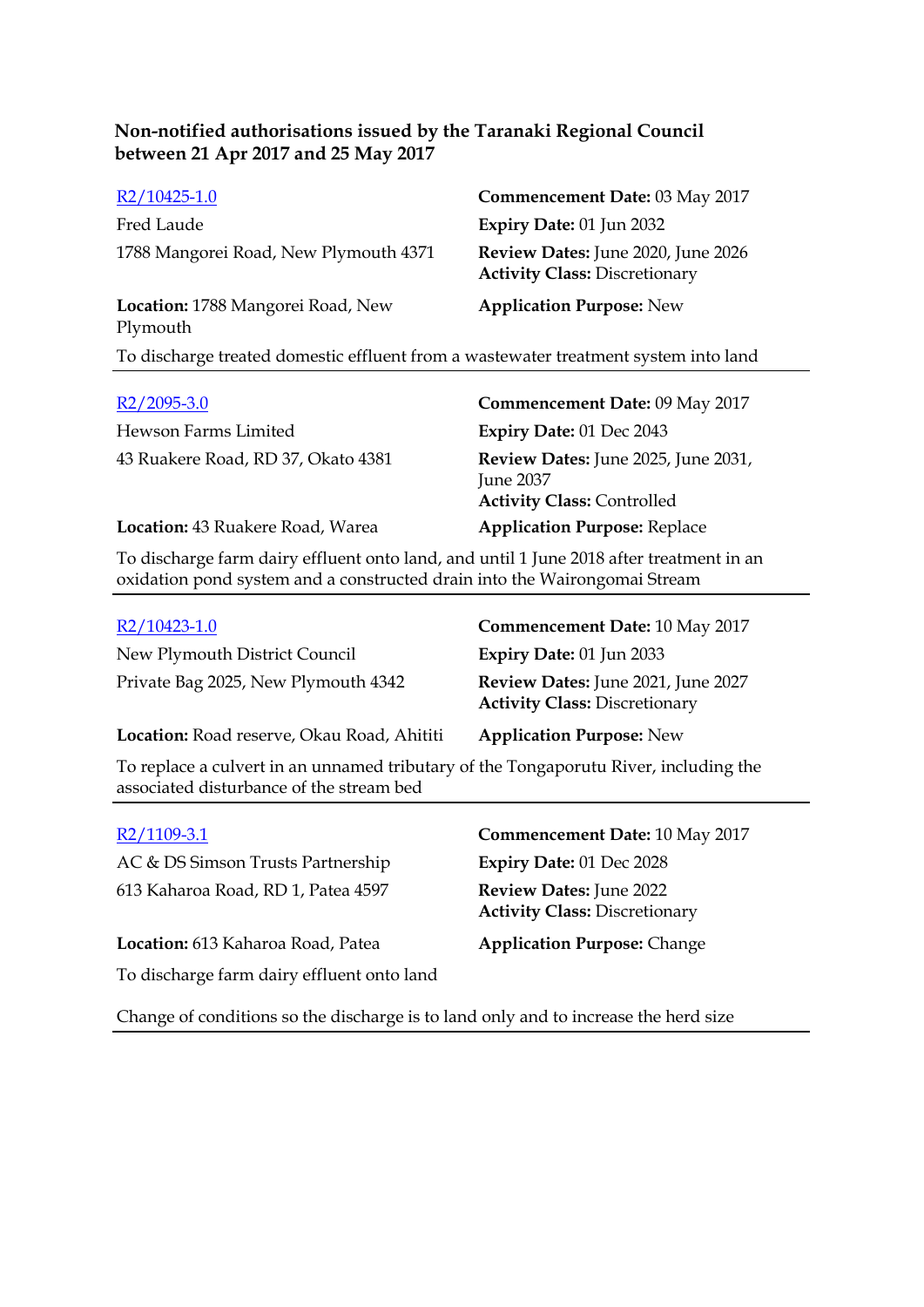| $R2/1975-3.0$                                                                          | <b>Commencement Date: 10 May 2017</b>                                                 |
|----------------------------------------------------------------------------------------|---------------------------------------------------------------------------------------|
| Graham Katene                                                                          | Expiry Date: 01 Dec 2041                                                              |
| 353 Upper Inaha Road, RD 28, Hawera 4678                                               | Review Dates: June 2023, June 2029,<br>June 2035<br><b>Activity Class: Controlled</b> |
| Location: 353 Upper Inaha Road, Manaia                                                 | <b>Application Purpose: Replace</b>                                                   |
| To discharge farm dairy effluent onto land and until 1 June 2021 after treatment in an |                                                                                       |

To discharge farm dairy effluent onto land, and until 1 June 2021 after treatment in an oxidation pond system into an unnamed tributary of the Kapuni Stream

| R2/10418-1.1                                                    | <b>Commencement Date: 12 May 2017</b> |
|-----------------------------------------------------------------|---------------------------------------|
| South Taranaki District Council                                 | Expiry Date: 01 Jun 2022              |
| Chief Executive, Private Bag 902, Hawera 4640 Review Dates:     | <b>Activity Class: Controlled</b>     |
| <b>Location:</b> Rotokare Road & Mountain Road<br>(SH3), Eltham | <b>Application Purpose: New</b>       |

To discharge stormwater and sediment arising from earthworks into unnamed tributaries of the Waingongoro River

| $R2/5815-2.0$                                                             | <b>Commencement Date: 12 May 2017</b>                                                                       |
|---------------------------------------------------------------------------|-------------------------------------------------------------------------------------------------------------|
| Ballance Agri-Nutrients Limited                                           | Expiry Date: 01 Jun 2035                                                                                    |
| Private Bag 12503, Tauranga 3143                                          | Review Dates: June 2020, June 2023,<br>June 2026, June 2029, June 2032<br><b>Activity Class: Controlled</b> |
| Location: Manaia Road, Kapuni                                             | <b>Application Purpose: Replace</b>                                                                         |
| To discharge stormwater from a fertiliser storage site onto and into land |                                                                                                             |

|  |  | $R2/5266 - 2.0$ |  |
|--|--|-----------------|--|
|--|--|-----------------|--|

RKM Farms Limited **Expiry Date:** 01 Jun 2028 599B South Road, RD 12, Hawera 4672 **Review Dates:** June 2022

**Commencement Date:** 16 May 2017 **Activity Class:** Restricted discretionary

**Location:** 599B South Road, Hawera **Application Purpose:** Replace

To discharge emissions into the air from a pig farming operation and associated practices including effluent treatment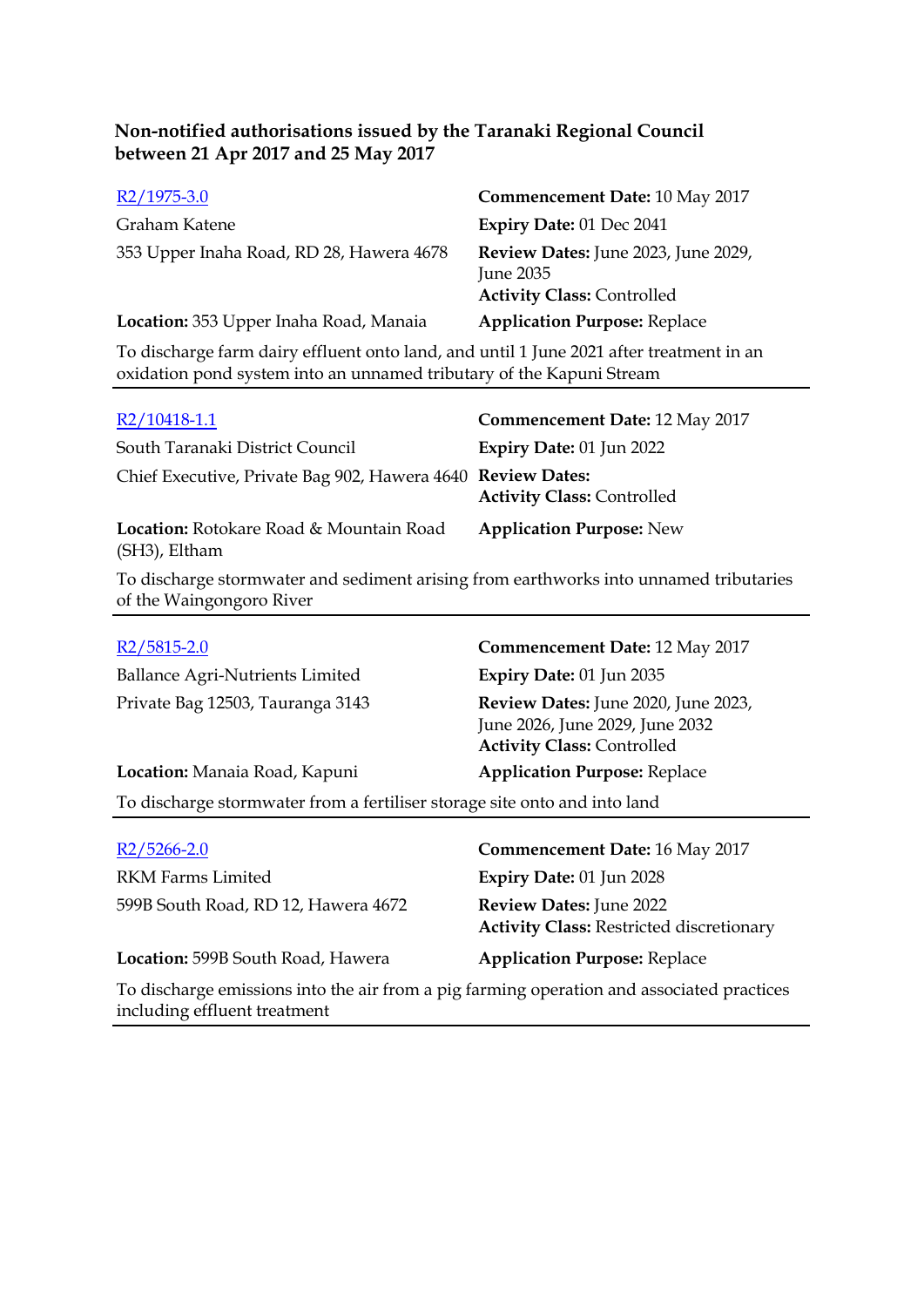| $R2/10428-1.0$                                                                   | <b>Commencement Date: 17 May 2017</b>                                                                                                                                                                                                                                                                           |
|----------------------------------------------------------------------------------|-----------------------------------------------------------------------------------------------------------------------------------------------------------------------------------------------------------------------------------------------------------------------------------------------------------------|
| South Taranaki District Council                                                  | Expiry Date: 01 Jun 2035                                                                                                                                                                                                                                                                                        |
| Chief Executive, Private Bag 902, Hawera 4640 Review Dates: June 2023, June 2029 | <b>Activity Class: Discretionary</b>                                                                                                                                                                                                                                                                            |
| Location: Mountain Road (SH3), Eltham                                            | <b>Application Purpose: New</b>                                                                                                                                                                                                                                                                                 |
|                                                                                  | 1. $\cdot$ 1. $\cdot$ 1. $\cdot$ 1. $\cdot$ 1. $\cdot$ 1. $\cdot$ 1. $\cdot$ 1. $\cdot$ 1. $\cdot$ 1. $\cdot$ 1. $\cdot$ 1. $\cdot$ 1. $\cdot$ 1. $\cdot$ 1. $\cdot$ 1. $\cdot$ 1. $\cdot$ 1. $\cdot$ 1. $\cdot$ 1. $\cdot$ 1. $\cdot$ 1. $\cdot$ 1. $\cdot$ 1. $\cdot$ 1. $\cdot$ 1. $\cdot$ 1. $\cdot$ 1. $\$ |

To extend an existing culvert in an unnamed tributary of the Waingongoro River for access purposes, including associated disturbance of the stream bed

| $R2/5505-2.0$                                                                          | <b>Commencement Date: 17 May 2017</b>                        |
|----------------------------------------------------------------------------------------|--------------------------------------------------------------|
| Kelvin Reeve                                                                           | Expiry Date: 01 Jun 2029                                     |
| 26 Dorset Road, RD 2, New Plymouth 4372                                                | <b>Review Dates:</b><br><b>Activity Class: Discretionary</b> |
| Location: Eltham Road, Riverlea                                                        | <b>Application Purpose: Replace</b>                          |
| To use a modification to an existing culvert in the bed of an unnamed tributary of the |                                                              |

To use a modification to an existing culvert in the bed of an unnamed tributary of the Mangawhero Stream for stock underpass purposes

| $R2/4103 - 2.1$                                                                          | Commencement Date: 19 May 2017                                  |
|------------------------------------------------------------------------------------------|-----------------------------------------------------------------|
| Fonterra Limited                                                                         | <b>Expiry Date: 01 Jun 2025</b>                                 |
| PO Box 444, Hawera 4640                                                                  | Review Dates: June 2020<br><b>Activity Class: Discretionary</b> |
| Location: Whareroa Road, Hawera                                                          | <b>Application Purpose: Change</b>                              |
| To discharge emissions into the air from the manufacture and processing of milk products |                                                                 |

and associated processes Change of consent conditions to temporarily exceed powder emissions as a result of a trial

production of whey powder